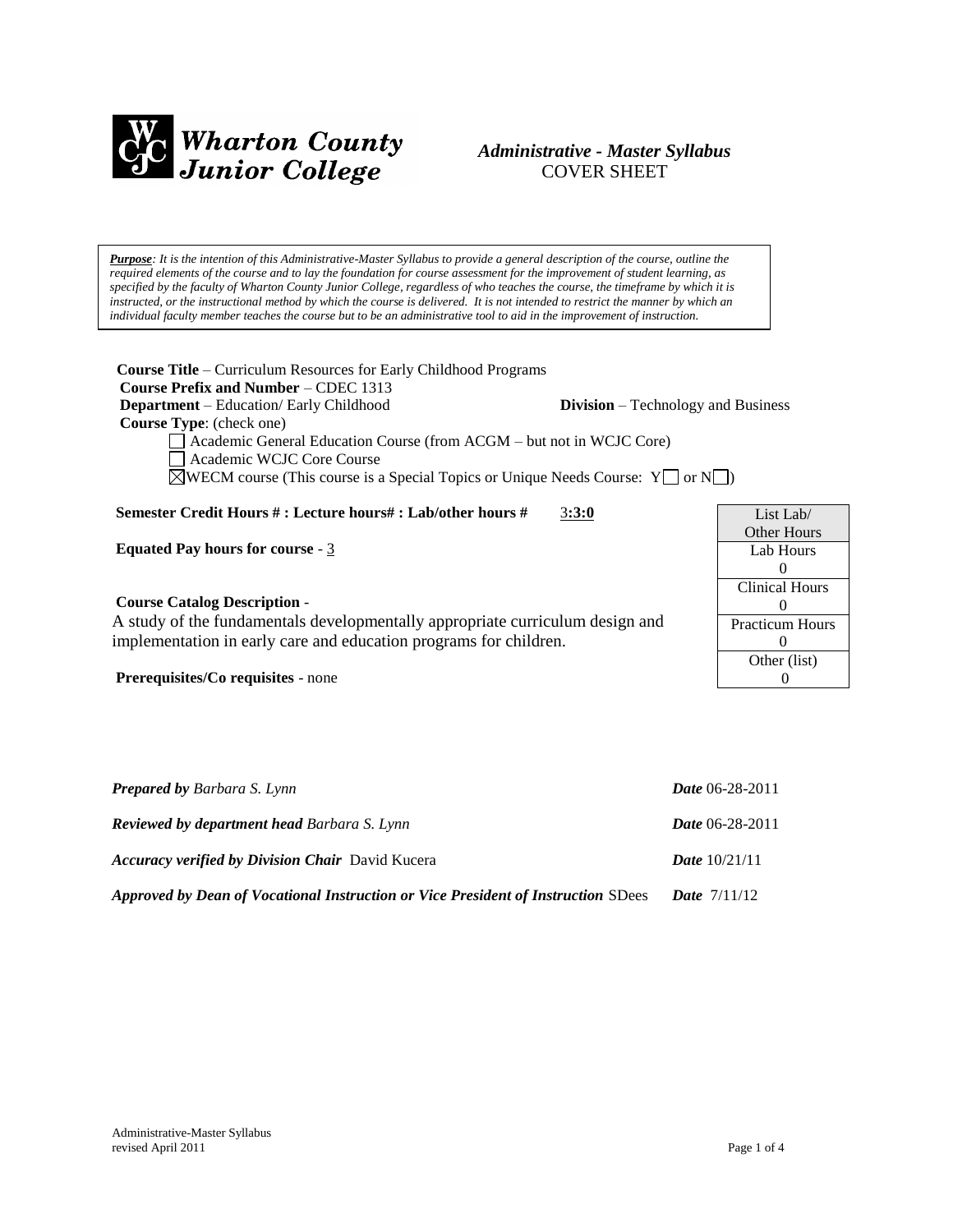

**I. Topical Outline** – Each offering of this course must include the following topics (be sure to include information regarding lab, practicum, clinical or other non-lecture instruction):

- Define developmentally appropriate practices (according to the National Association for the Education of Young Children-NAEYC).
- Describe the process of child-centered curriculum development and lesson planning
- Explain the importance of play, active student involvement, and meaningful conversations with teachers and peers in designing lessons for children.
- Develop guidelines for creating developmentally appropriate indoor and outdoor learning environments.
- Apply an understanding of teacher roles in early childhood classrooms (infant, toddler, preschool, and school age levels)
- Prepare a developmentally appropriate schedule including routines and transitions
- Select, plan, implement, and evaluate developmentally appropriate learning experiences for children in the following areas: Language/Language Arts, Literacy, Math, Science, Social Studies, Movement and Physical Education; Creative Activities (Art, Music, Drama)
- Discuss how to make adaptations and accommodations to the learning environment and curriculum when including children with special needs

# **NAEYC Standards measured in this course**:

- 1. To promote child development and learning
- 2. To design, implement, and evaluate learning experiences for children
- 3. To identify with and act as an early childhood professional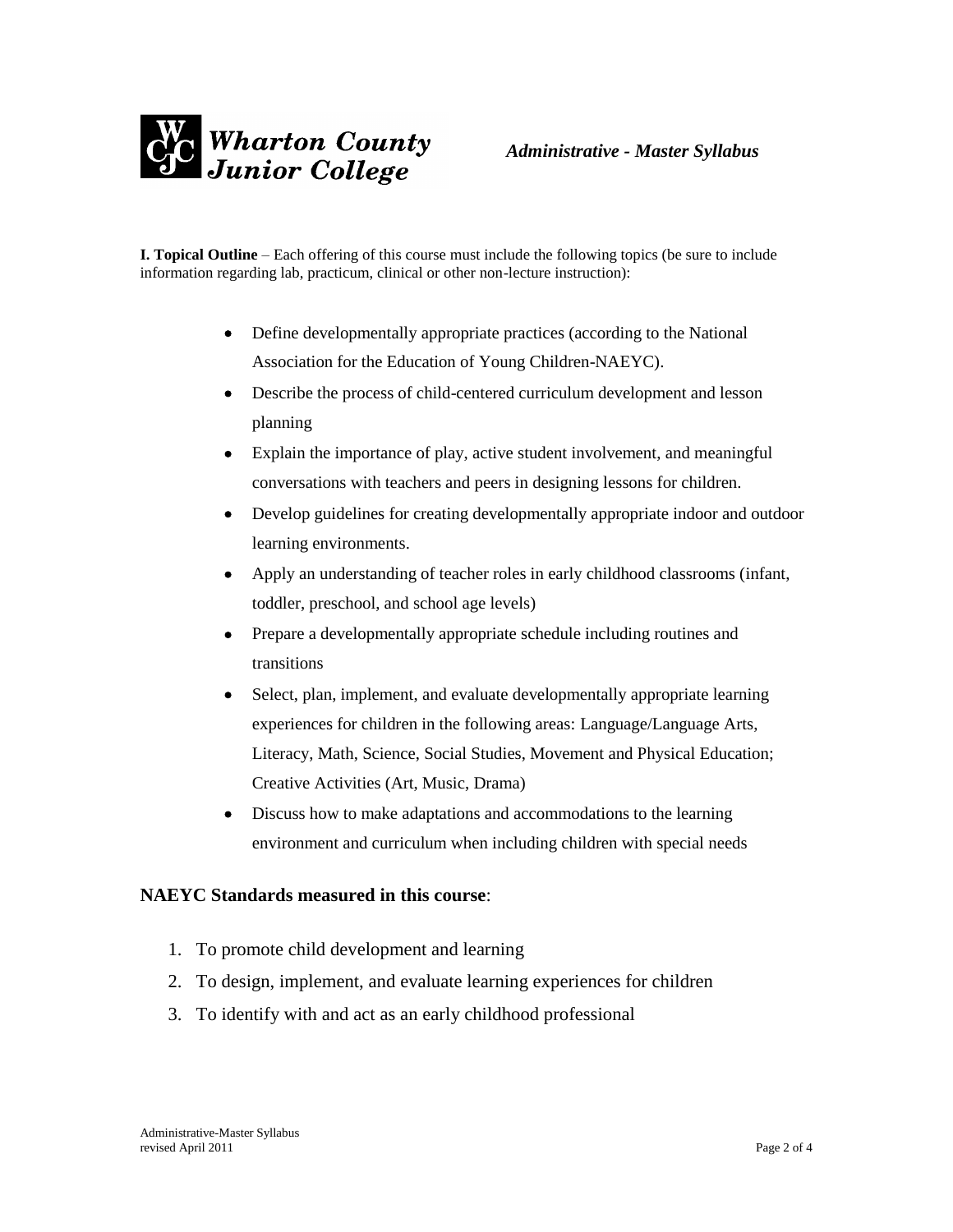#### **II. Course Learning Outcomes**

### **Course Learning Outcome**

- 1. Define "developmentally appropriate practice" as defined by the National Association for the Education of Young Children as it relates to planning environments and instruction for children ages birth-grade 6.
- 2. Design a week of lesson plans for one group of children ages birth-grade 6 including learning objectives, procedures, materials, and evaluation sections.
- 3. Design schedules for indoor and outdoor activities for a variety of ages one age group (birth-grade 6).
- 4. Apply principles of developmentally appropriate practices (as defined by NAEYC) to planning an effective learning environment, transition times, and lessons for one group of children ages birth-grade 6.
- 5. Communicate thoughts, ideas, information, and messages in writing in a weekly journal.

#### **Method of Assessment**

- 1. Midterm and final exam (and any other tests or quizzes deemed necessary by the instructor); grade of 70 indicates mastery. The midterm exam must include at least one essay question to assess higher levels of Bloom's Taxonomy.
- 2. In class assignments-designing lesson plans for all content areas.

2, 3, and 4. Term project which includes a schedule, plan for the indoor and outdoor learning environments, and lessons centered around one theme for one age group. Lessons will be submitted in increments so that instructors can provide feedback to students in the completion of the project. The project will be graded with a departmental rubric with a minimum grade of 70 points indicating mastery. Students will share a portion of their project informally in class.

5.In-class journal entries factored into the attendance/ participation grade

## **III. Required Text(s), Optional Text(s) and/or Materials to be Supplied by Student.**

Most recent editions of:

Jackman**,** H.L. (2009). *Early education curriculum: A child's connection to the world (4th ed.).* Clifton Park, NY: Thomson Delmar Learning. ISBN 13: 978-1-111-34264-7

#### AND

Bredekamp, S. & Copple, C. (2009). *Developmentally appropriate practice in early childhood programs*. Washington, DC: NAEYC. ISBN 13: 978-1-928896-64-7

### **IV. Suggested Course Maximum** - 30

**V. List any specific spatial or physical requirements beyond a typical classroom required to teach the course**.

None